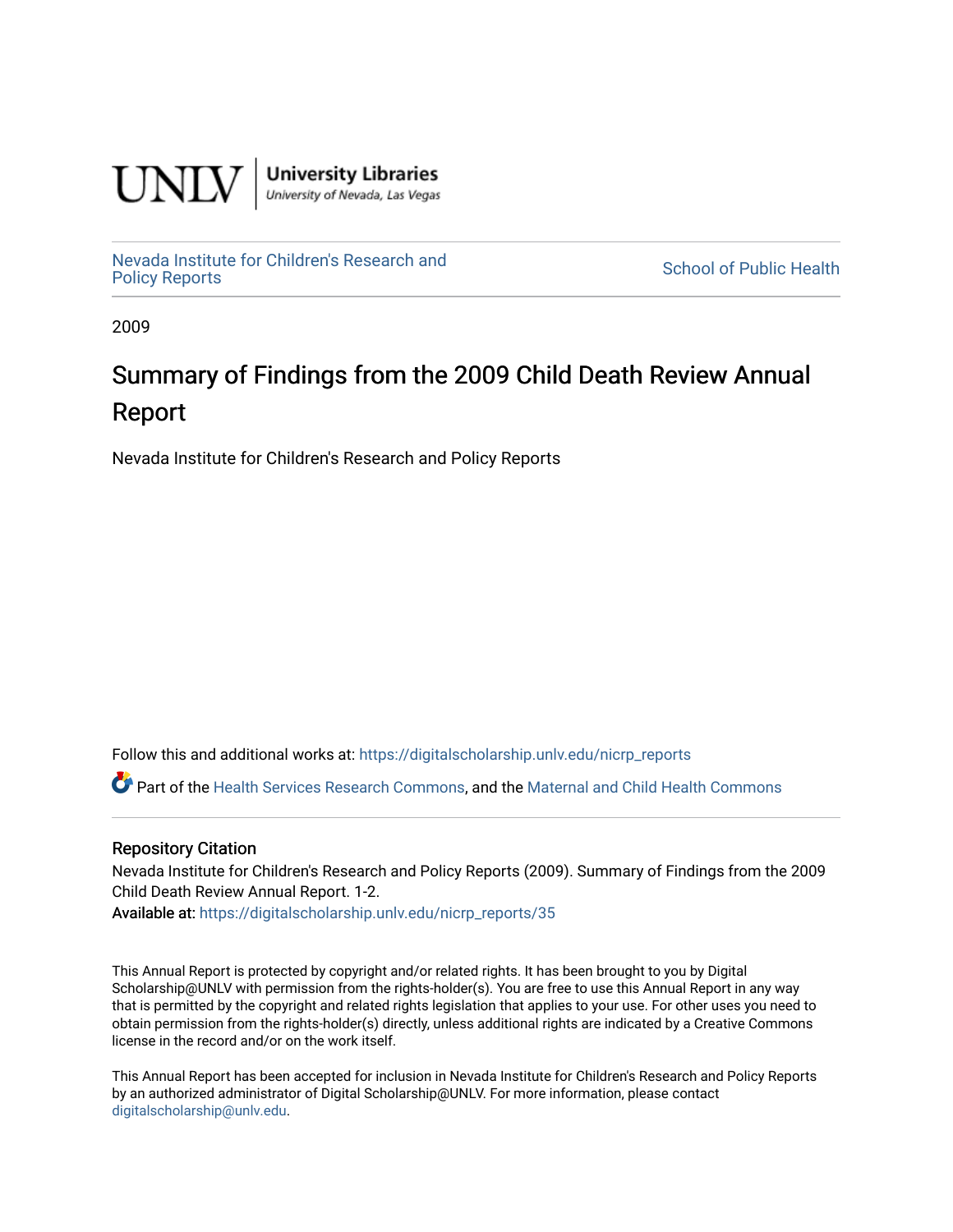# **Summary of Findings from the 2009 Child Death Review Annual Report**

The 2009 Annual Report of Child Deaths in Clark County, Nevada provides data regarding all infant, child, and fetal (over 20 weeks gestation) deaths occurring in Clark County in 2009. This represents the second year that the Child Death Review Team in Clark County reviewed 100% of the child deaths referred to the team by the Clark County Office of the Coroner/Medical Examiner; this includes all natural deaths, as well as all accidents, homicides, suicides, and undetermined cases. The team also reviewed all fetal deaths over 20 weeks gestation.

#### **Overall 2009 Child Death Statistics**

#### **Manners of Death in 2009**

- ‐ 283 cases reviewed in 2009 (9% decrease from 311 cases in 2008)
- ‐ 185 Natural (decrease of 8.4% from 202 in 2008)
- ‐ 57 Accidents (decrease of 12.3% from 65 cases in 2008, still higher than 53 cases in 2006)
- ‐ 4 Suicide (same as in 2008, but down from 12 in 2007)
- ‐ 17 Homicide (Decrease of 19% from 21 in 2008)
- ‐ 18 Undetermined (increase of one case from 2007 (n=17), same as number in 2006 and 2008)

#### **Causes of Death in 2009**

- ‐ Decrease in motor vehicle incidents from 20 in 2008 to 16 in 2009
- ‐ SIDS decreased from 3 cases in 2008 to 2 cases in 2009
- ‐ Suicides remained the same at 4 cases in 2009
- ‐ Cases of blunt force trauma in 2009 remained the same as in 2008 with 5 cases
- ‐ Decrease in death caused by weapons from 17 in 2008 to 14 in 2009 and a decrease in suffocation/strangulation deaths from 17 in 2008 to 13 in 2009.
- ‐ Drowning up by one case (10 in 2008, 11 in 2009)
- ‐ Poisoning/Overdose cases increased again from 4 in 2007, to 12 in 2008, up to 16 in 2009

#### **2009 Child Deaths by Manner of Death – Additional Details and Recommendations for Prevention**

**Natural –** There were 185 natural deaths reviewed in 2009. 40.5% of these deaths were due to complications of prematurity, followed by congenital defect (27%) and chronic illness (13%). 77.8% of natural deaths were children less than one year of age. The mother's age was available in 92% of the prematurity deaths (n=75), and 21.3% of the mothers were 20 years of age or younger. We continued to see a decrease in the number of SIDS deaths in 2009 from 6 in 2007 down to 3 in 2008, then 2 in 2009. *Recommendations:*

- ‐ Continue to improve data collection and research on child deaths related to prematurity.
- Improve access and outreach for adequate prenatal care, particularly for young women.
- ‐ Improve parent education about proper management of common chronic illnesses in children.

**Accident‐** Accidental deaths accounted for 20.1% (57 cases) of child deaths in 2009. The leading cause of accidental death included motor vehicle accidents (MVA) at 26.3%, followed by accidental overdose at 22.8% and drowning and suffocation at 19.3% each. Similar to the previous year, in 2009, nearly all (72.7%) of the drowning victims in Clark County were between the ages of one and four years and 72.7% of all victims drowned in a pool or spa. In 2009 nearly all accidental suffocations (n=10) were children less than one year of age and all of those cases occurred in a sleeping environment. For the second time in four years, overdose was a leading cause of accidental death (n=13). 46.1% of overdose deaths involved the use of opiate prescription pain killers. *Recommendations:*

- ‐ Continue prevention efforts aimed at improving motor vehicle safety, especially messaging about proper restraints for children and youth.
- ‐ Focus on changing regulations to bring older pools up to current standards for barriers to accessing the pool including, fences, gates, alarms, etc.
- ‐ Improve/Expand culturally sensitive outreach and education efforts regarding safe sleep environments for infants.
- ‐ Focus outreach and education efforts about the danger of recreational use of prescription drugs and well as investigate possible policy changes to better control these medications to prevent their recreational use by children/youth.

**Homicide‐** In 2009 6% (17 cases) of child deaths were categorized as homicides. This is a decrease from 21 deaths in 2008 but an increase from 15 deaths in 2007. In 2009 children ages 1‐4 years and youth 15‐17 years were the most frequent age groups at 35.3% each. Homicides are categorized as either "firearm" homicides or "non-firearm" homicides, and in 2009 there were more non-

This report was commissioned by the Clark County Manager's Office and is avialable at the NICRP website http://nic.unlv.edu